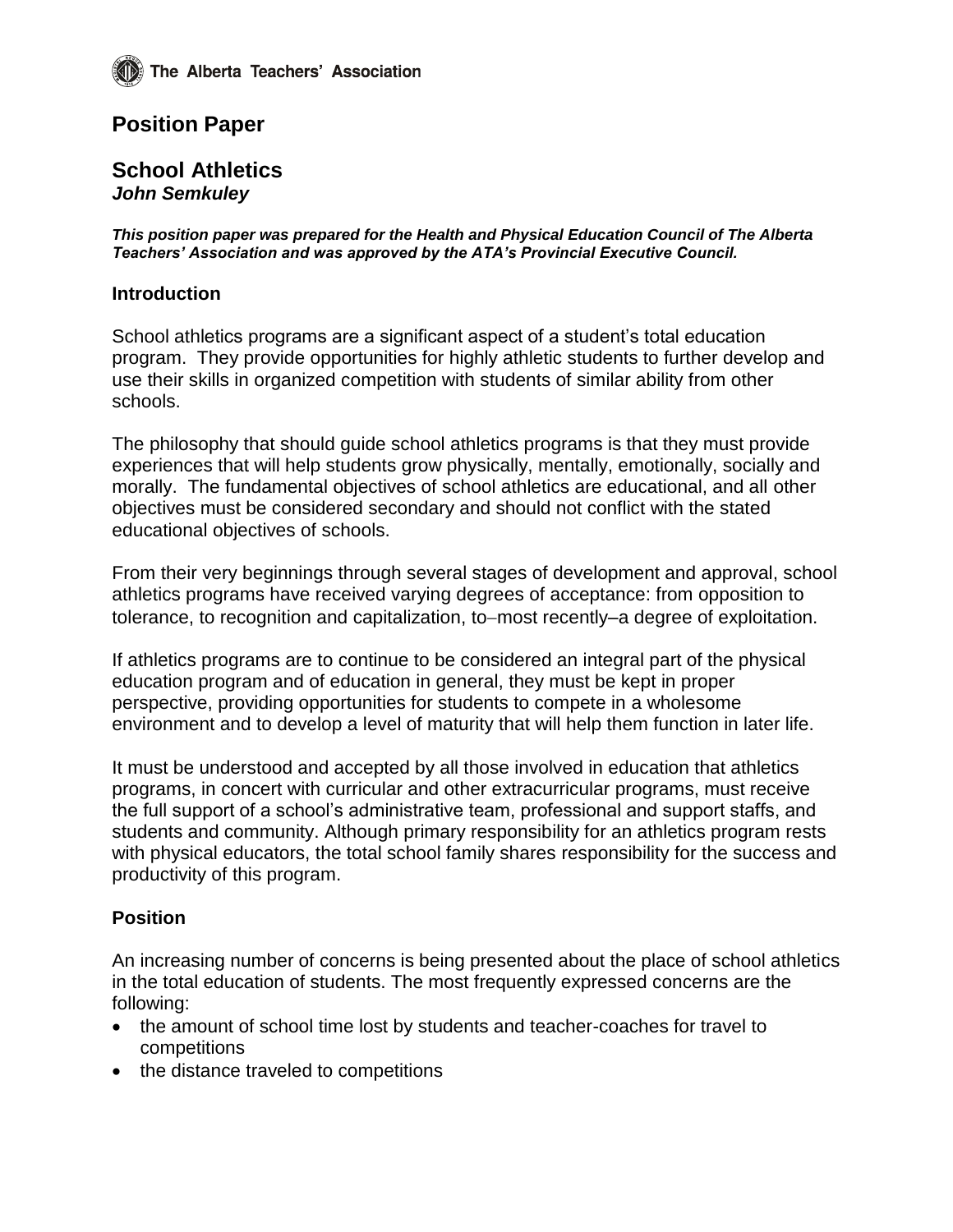- the high cost of the athletic program in general and of such specific activities or parts of activities as officials; transportation; outlay, maintenance and replacement of equipment and uniforms; and rental of facilities
- use of non-teacher coaches without direct supervision of such persons by schoolbased personnel
- length of season and number of games, matches, tournaments and other events participated in by the competitors and teacher-coaches.

Well-directed programs of activities would do much to dispel these concerns. The role of physical education is to see that such programs of activities are developed and maintained and to ensure that programs are understood and accepted.

Well-directed programs of activities must be designed to meet the needs, interests and capabilities of participating students. Individuals who organize programs should keep in mind the following points:

- 1. School athletic programs should be regarded as integral parts of the total education program and should be conducted in such a way as to remain worthy of such status.
- 2. School athletic programs should be a supplement rather than a substitute for basic physical education, recreation and intramural athletics programs.
- 3. School athletic programs should be conducted so that the physical welfare and the safety of the participants are protected and maintained.
- 4. School athletic programs should be conducted under the same rules and regulations as the total education program.
- 5. Schools athletic programs should be conducted in an environment of fairness and good sportsmanship and in accordance with the rules and regulations of the leagues, conferences or associations in which these programs are offered.
- 6. School athletic programs should provide maximal and equal opportunities for both boys and girls to participate in a variety of activities—individual, dual and team which can be conducted within the parameters of available resources and which will provide for differing levels of age, size, ability and interest.

Well-directed programs will be balanced within the total program of activities. All programs of participation should be treated equally in terms of finances, time use of facilities, publicity, length of season and use of staff personnel.

# **Rationale**

School athletics programs rank among the most effective means within the total educational program through which many of the objectives of education are realized (Ruffin). A primary aim of education is to help boys and girls achieve the highest degree of individual development of which they are capable (Irwin 1983). Crucial in this process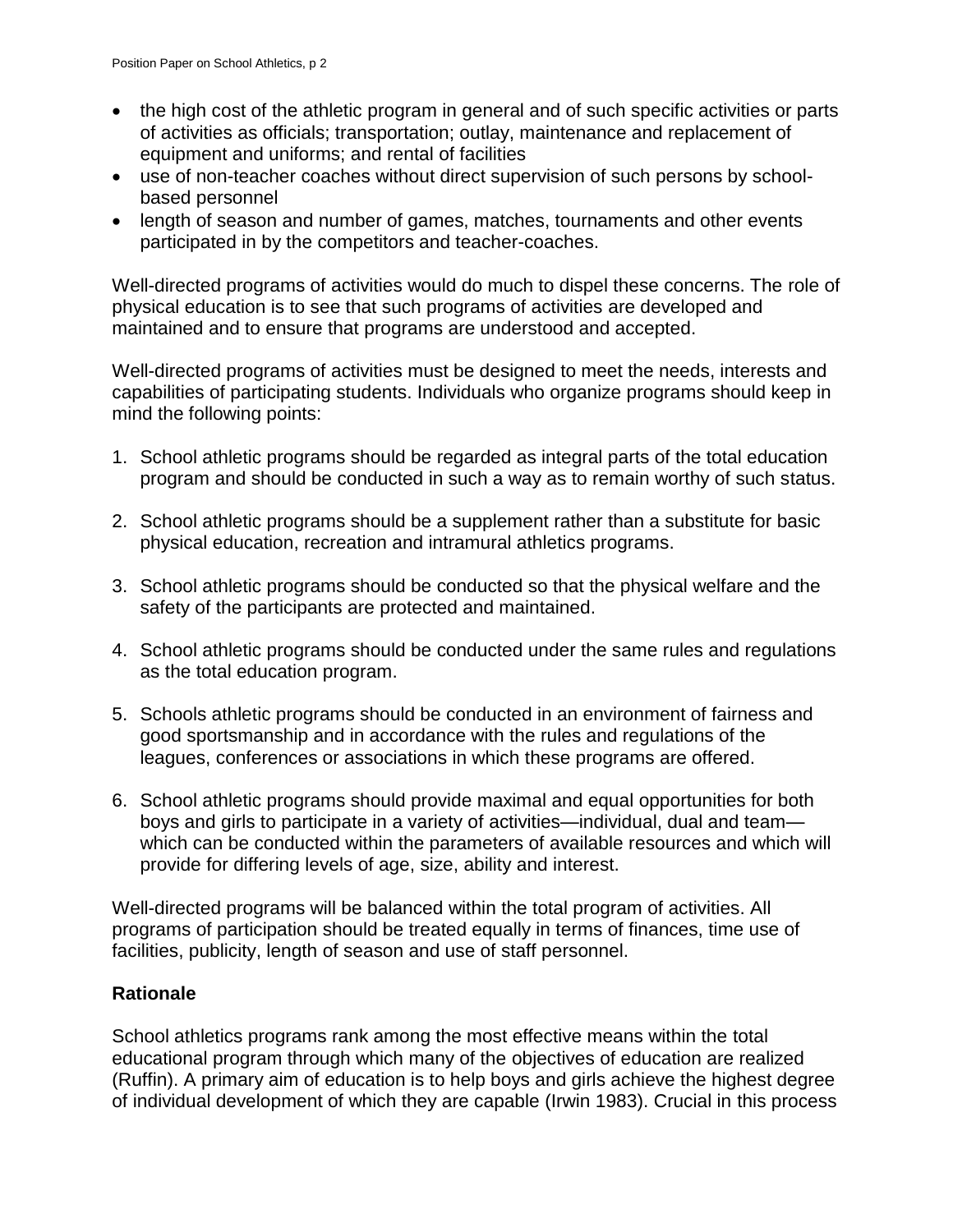is the distinction between encouraging students to do their best and have fun doing it and pushing them beyond their capabilities and interest levels. The overall philosophy and structure of the competition, the types of activities and the rules of the competition should be compatible with the developmental needs of the participants (Valeriote 1984).

Competition in sports teaches students to function within a team, to develop selfconfidence, to appreciate and respect the skills of others, to develop self-discipline, to cooperate and to win and lose gracefully (Dubois 1980, Hayden 1983). It also promotes a sense of self-worth. The responsibility of all physical educators is to conduct competitive sports programs in a fashion that brings added dignity to the system and the profession (Raffin).

Wienberg (1981) states the major reason for dropping out of athletic activities is an overemphasis, on competition, which leads to feelings of unworthiness and failure on the part of the participants. Students want to play and adults want to win (Valeriote 1984). In many cases, winning has been overemphasized, and teaching the value of sportsmanship has been relegated to less important status (Simon 1979, Maxwell 1985, Hayden 1983, Valeriote 1984).

Students enjoy themselves best and continue their involvement in sports when they feel competent and in harmony with the sports environment. Students have the most positive experiences when they feel that they can meet the physical requirements of the specific sport situation and when they can meet their personal goals and successfully demonstrate their ability to perform (Duda 1985). Emphasis should be on fun and learning. Improvement and skill mastery should be stressed as the most significant criteria of success (Duda 1985)

The limits of athletics programs should be clearly defined by our educational goals (Mendez 1984). Playing seasons should be of reasonable length and be preceded by an adequate period of conditioning and of teaching fundamentals. Practices should be of reasonable length and related to the physical condition of the participants. Coaches should understand and recognize the physical capabilities and psychological characteristics of each participant.

Policies should be established to protect all participants and should be based on the best and most recent sports medical information and knowledge. Satisfactory annual medical examinations and ongoing medical supervision of all participants should be encouraged. Participants who have temporary disabilities should be encouraged to participate to the level permitted by their condition. Continued examinations of such students should be required after any serious injury or illness, and return to full participation should be permitted only after receipt of approval from an attending physician. High-quality protective equipment required by a sport should be provided and carefully fitted for all participants.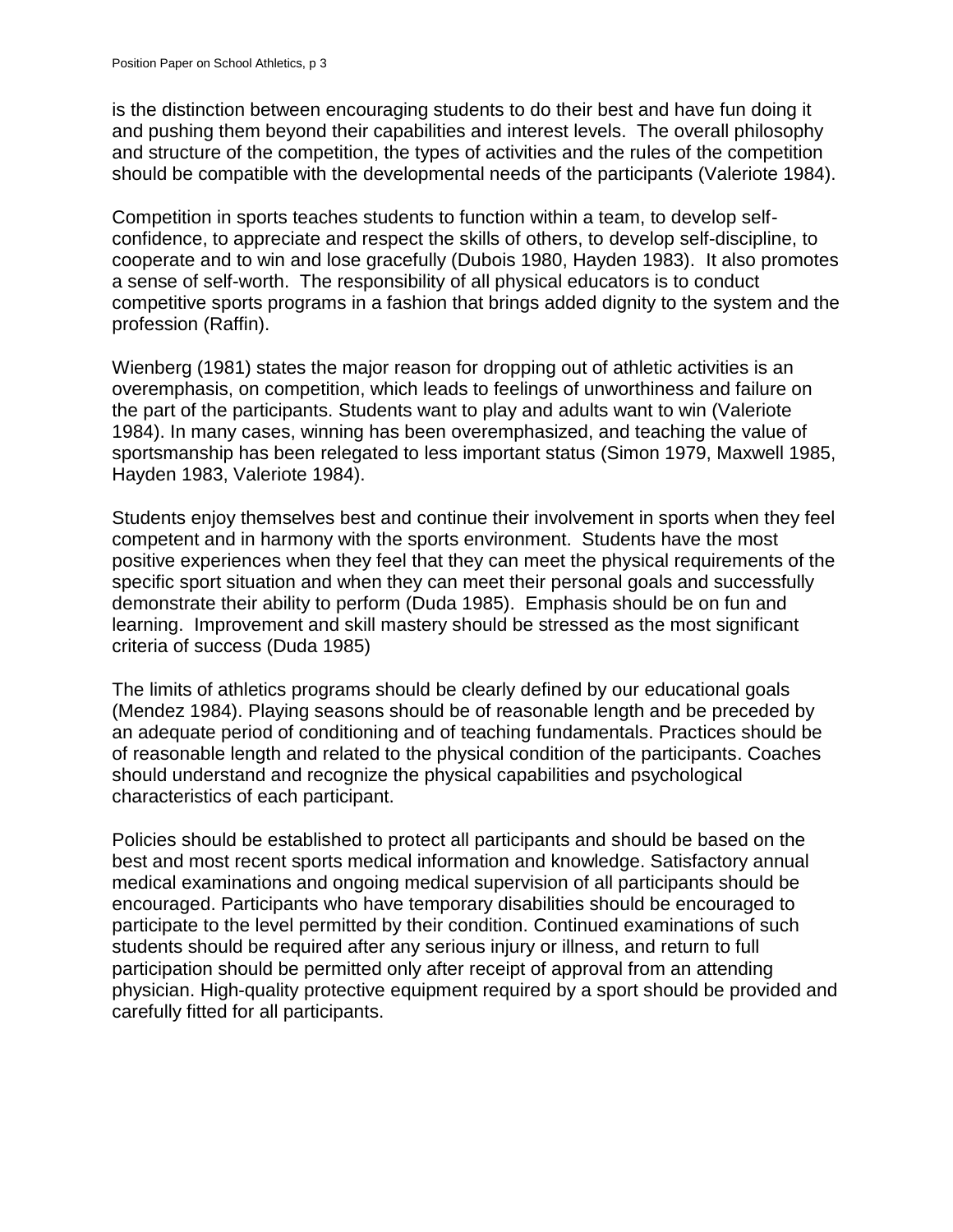School athletics programs should be organized and conducted as follows.

### **Elementary Programs**

- 1. Competition between schools should be limited to activities of low intensity, such as informal games between two schools or friendly and informal competition on sports days when several schools meet.
- 2. Emphasis should be on participation by all students (Valeriote 1984, Baumgarten 1984, Dubois 1980, Simon 1979, Duda 1985).
- 3. All competitions should be confined to small geographic areas.
- 4. High-pressure programs of school athletics should not be allowed under any circumstances.
- 5. All activities should be conducted within the environment of the school and surrounding grounds.

## **Junior High Programs**

- 1. While some of the literature states that excessive competition should be avoided in programs for Grades 7 and 8 children, there is a consensus that the primary thrust should again be one of maximal participation, having fun, improving fundamental skills and maintaining participants' levels of interest (Potter and Wandzilak 1981).
- 2. The programs offered must be directed to the capacities and needs of participants. The physical and emotional levels of the participants require that such programs be directed with extreme care to ensure that primary emphasis is placed on providing educational experiences for the participants rather than on producing only winning teams.
- 3. The physical welfare of all participants should be emphasized.
- 4. The distances traveled between schools for competitions could be greater than those traveled by elementary students. However, normal travel distances should be established and loss of school time controlled.
- 5. When possible, activities should be conducted in the environment of the school and surrounding grounds.

# **Senior High Programs**

- 1. Programs of activities should be an extension of the elementary and junior high programs.
- 2. New activities, not recommended for elementary and/or junior high school participants should be introduced. However, these activities should be those that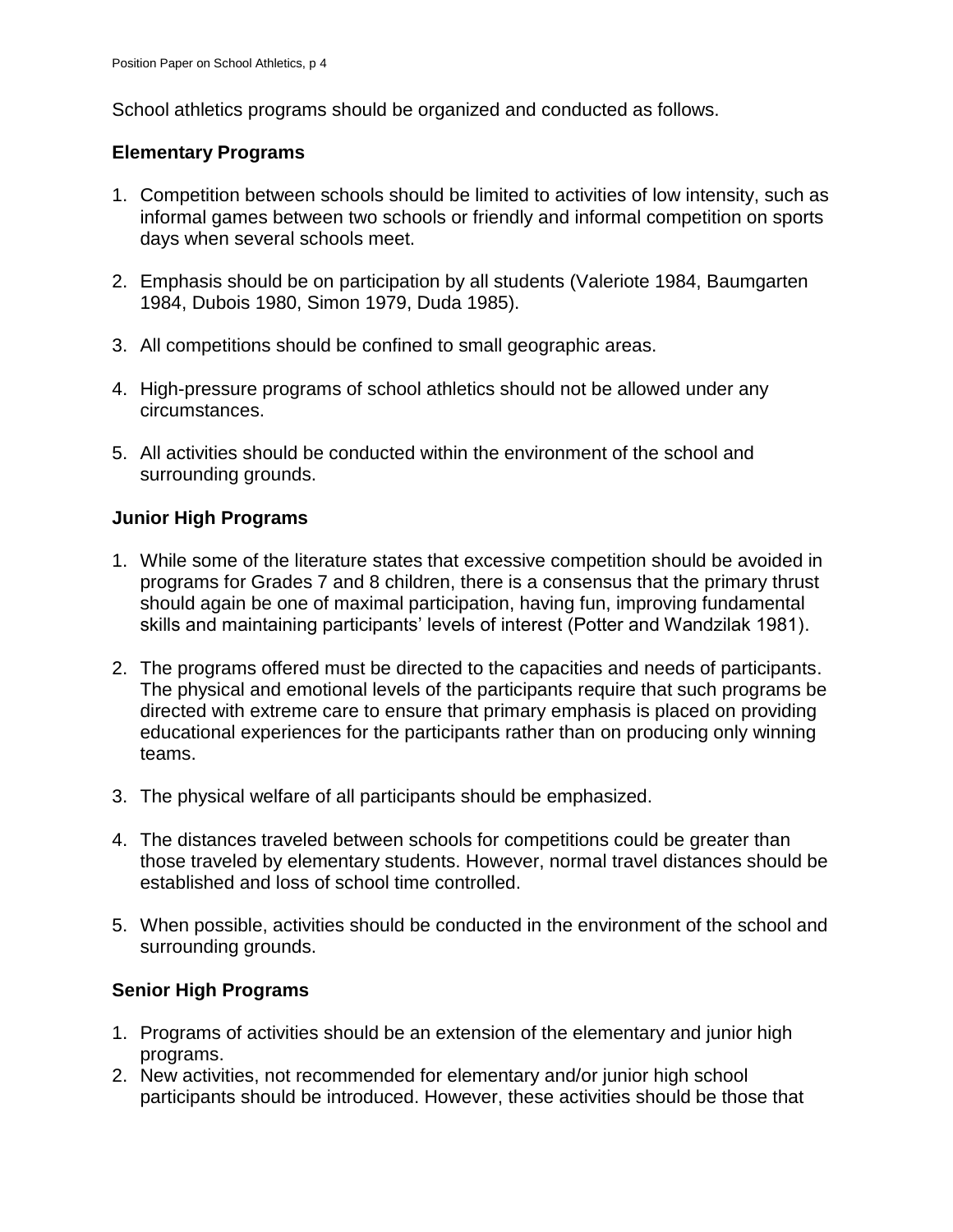meet the needs, interests and capabilities of the participants and that can be accommodated without creating unwarranted pressure on the available school resources.

- 3. Because of the high-risk nature of some activities, the physical welfare of all participants should be emphasized.
- 4. Competition should be restricted to the existing league organization, and participation in tournament or exhibition contests should be limited both in frequency and in distance traveled.
- 5. Given that school athletics are educational in nature, it is important that they follow a school's stated educational objectives. Further, games and tournaments should be planned so as to interfere as little as possible with the school's regular program of instruction.

Athletics at every level should be conducted by professionally prepared personnel. Coaches should be certified teachers and members of the school staff. The responsibility of these people is not to produce professional athletes but to contribute to the physiological, psychological, sociological, intellectual and moral development of the individuals involved (Valeriote 1984, Foster 1978, Hayden 1983, Holyoak 1985).

# **Conclusion**

The purpose of school athletics programs is to provide opportunities for highly skilled students to participate in programs of activities that will enhance their development. These programs of activities involve players, coaches, officials, spectators and administrators. It is clear that programs should offer students sound, constructive experiences and that adults involved in the programs should be responsible for supporting and encouraging these opportunities and for ensuring that negative and destructive experiences are kept to a minimum.

The Health and Physical Education Council therefore recommends that school athletics programs continue to be a part of a balanced program of physical activities consisting of core curriculum instruction, intramurals and interscholastic athletics. Programs of school athletics should coexist with all other educational programs in schools and should not in any way become a case of "the tail wagging the dog." The teaching-learning program for which schools exist to meet the needs of all students should be the prime focus. School athletics programs should exist only to help educate young people through athletics. When athletics fail to be educational, they cannot continue as part of the educational program.